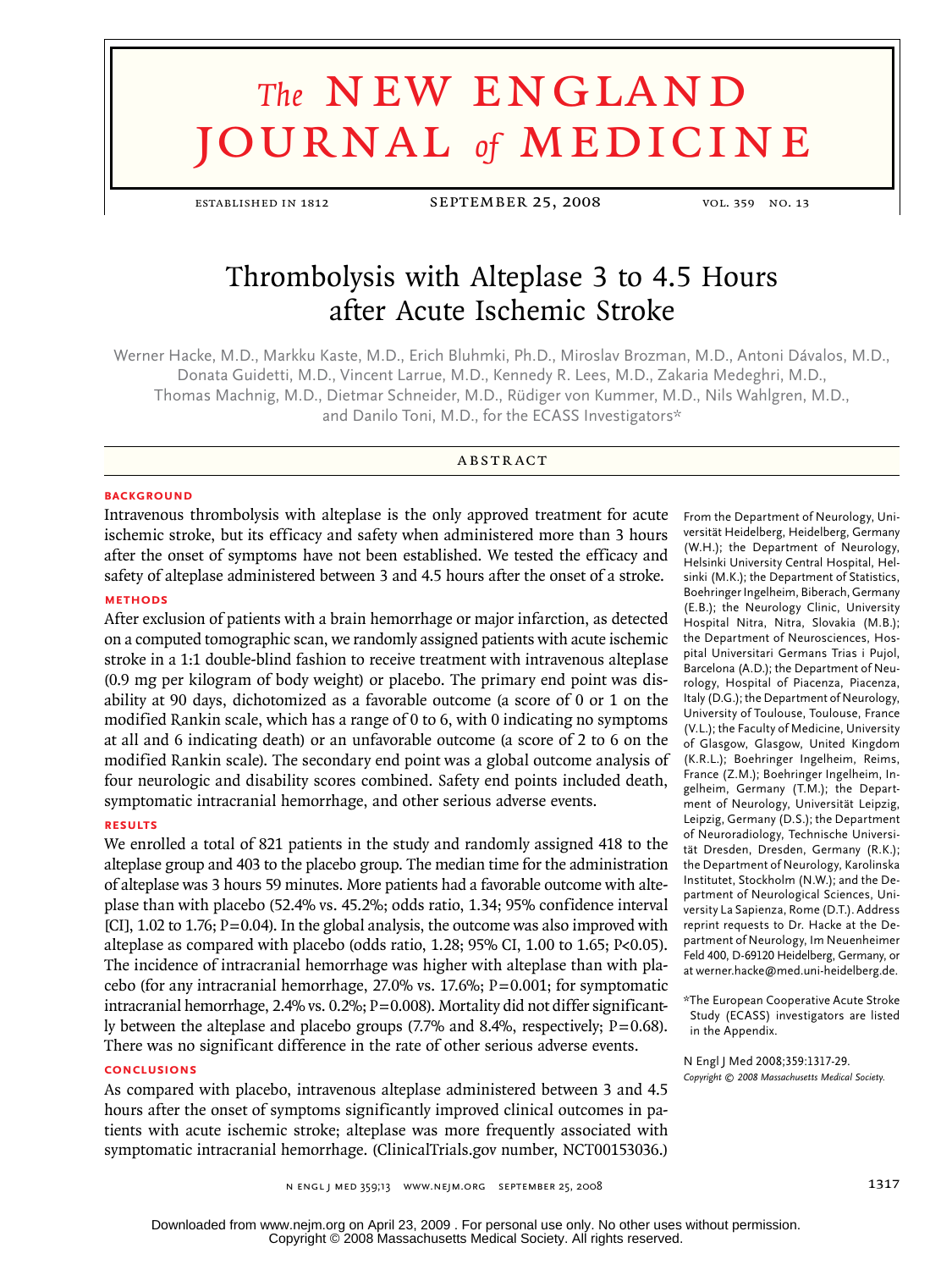IMTRAVENOUS THROMBOLYTIC TREATMENT<br>
with alteplase, initiated within 3 hours after<br>
the onset of symptoms, is the only medical<br>
therapy currently available for acute ischemic ntravenous thrombolytic treatment with alteplase, initiated within 3 hours after the onset of symptoms, is the only medical stroke. In 1995, the National Institute of Neurological Disorders and Stroke (NINDS) study group reported that patients with acute ischemic stroke who received alteplase (0.9 mg per kilogram of body weight) within 3 hours after the onset of symptoms were at least 30% more likely to have minimal or no disability at 3 months than those who received placebo. $1$  Two European trials, the European Cooperative Acute Stroke Study (ECASS) and ECASS II, investigated a time window of up to 6 hours but failed to show the efficacy of thrombolytic treatment, as defined by each trial.<sup>2,3</sup>

A subsequent analysis of the NINDS study<sup>4</sup> and the combined analysis<sup>5</sup> of data from six randomized trials, $1-3,6,7$  which investigated thrombolysis treatment for ischemic stroke in a total of 2775 patients, showed a clear association between treatment efficacy and the interval between the onset of symptoms and administration of the thrombolytic agent. In the pooled analysis, a favorable outcome was observed even if treatment was given between 3 and 4.5 hours, with an odds ratio of 1.4 for a favorable outcome with alteplase treatment as compared with placebo. This analysis also suggested that the longer time window, as compared with the shorter window, was not associated with higher rates of symptomatic intracranial hemorrhage or death.<sup>5</sup> International guidelines recommend alteplase as a first-line treatment for eligible patients when administered within 3 hours after the onset of stroke.8-10 Despite this recommendation, alteplase is underused; it is estimated that fewer than 2% of patients receive this treatment in most countries, primarily because of delayed admission to a stroke center.<sup>11</sup>

Thrombolysis with alteplase has been approved in most countries. In Europe, the European Medicines Agency (EMEA) granted approval of alteplase in 2002 but included two requests. One request was that an observational safety study be initiated; subsequently, the Safe Implementation of Thrombolysis in Stroke–Monitoring Study (SITS–MOST) was undertaken. This study confirmed that alteplase is as safe and effective in routine clinical practice as it is in randomized trials.12 The second request was that a randomized trial be conducted in which the therapeutic time window was extended beyond 3 hours.

We describe the results of ECASS III, a randomized, placebo-controlled, phase 3 trial designed to test the hypothesis that the efficacy of alteplase administered in patients with acute ischemic stroke can be safely extended to a time window of 3 to 4.5 hours after the onset of stroke symptoms.

# Methods

#### **Patient Population and Study Design**

ECASS III was a double-blind, parallel-group trial that enrolled patients from multiple centers across Europe (see the Appendix). Patients were eligible for inclusion in the study if they were 18 to 80 years of age, had received a clinical diagnosis of acute ischemic stroke, and were able to receive the study drug within 3 to 4 hours after the onset of symptoms. A cerebral computed tomographic (CT) scan was required before randomization to exclude patients who had an intracranial hemorrhage or major ischemic infarction. In some cases, magnetic resonance imaging (MRI) was performed instead of CT (Fig. 1). The inclusion and exclusion criteria are summarized in Table 1. In May 2005, after 228 patients had been enrolled, the study protocol was amended, and the time window of 3 to 4 hours was extended by 0.5 hour (3 to 4.5 hours). There were two reasons for the extension of the time window: the publication of the pooled analysis, which suggested that patients may benefit from thrombolytic treatment administered up to 4.5 hours after the onset of symptoms,<sup>5</sup> and a slow rate of patient recruitment. The trial protocol and the amendments were accepted by the EMEA and were approved by the institutional review boards of the participating centers. All patients or legally authorized representatives gave written informed consent before enrollment.

### **Randomization and Treatment**

Eligible patients were randomly assigned, in a 1:1 ratio, to receive 0.9 mg of alteplase (Actilyse, Boehringer Ingelheim) per kilogram, administered intravenously (with an upper limit of 90 mg), or placebo. An interactive voice-randomization system was used, with randomization at centers performed in blocks of four to ensure a balanced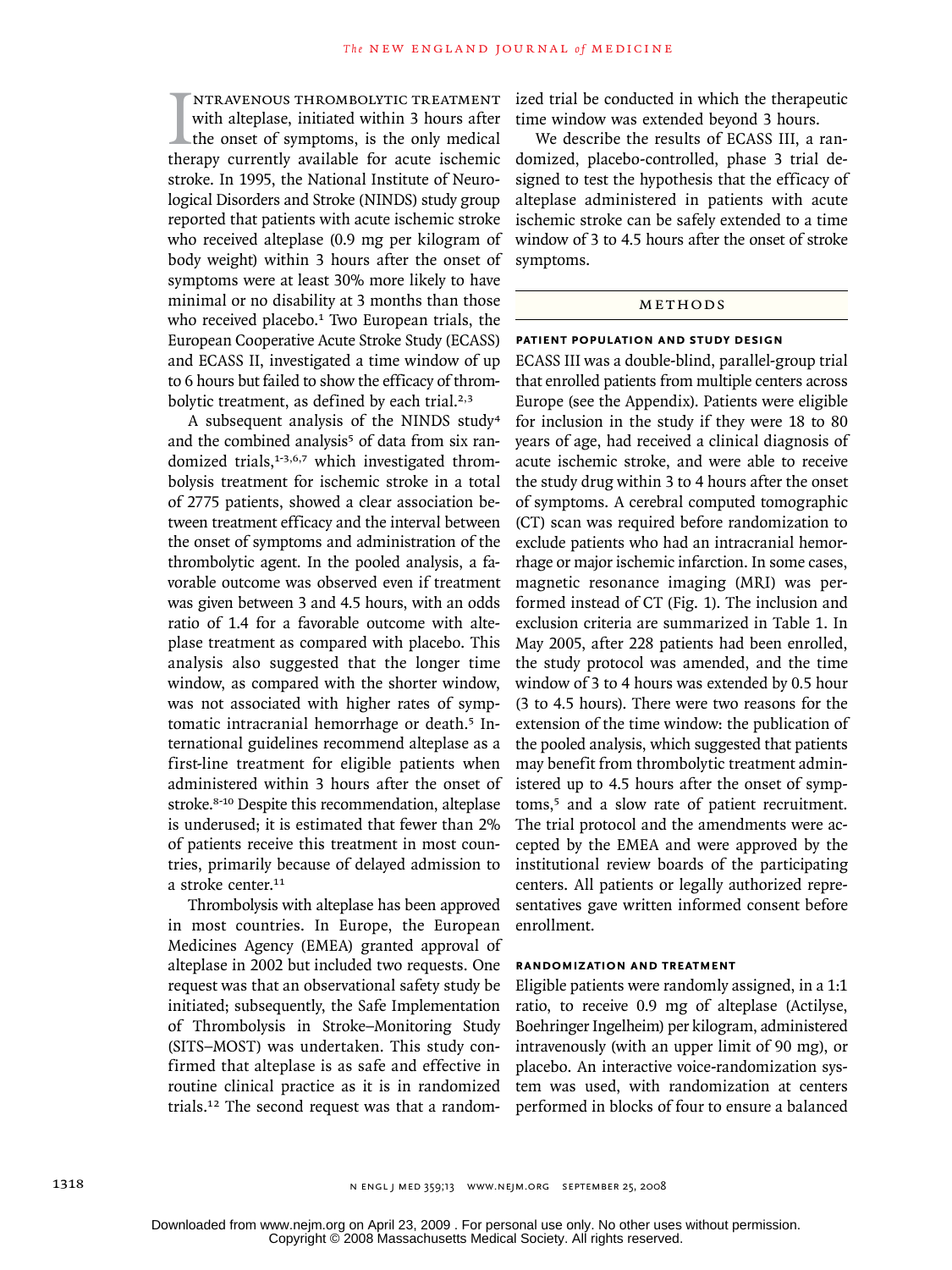

33 patients assigned patients, 77 were etalated by means of examples by means of min at baseline. Through the 418 patients assigned to treatment with alteplase, 13 were lost to follow-up, and among the 403 patients assigne AUTHOR: RETAKE 1st Hacke The intention-to-treat population was defined as all patients who were enrolled and randomly assigned to a study group. The per-protocol population was defined as an randomly assigned pattents who received alteplase or plac<br>and who were not excluded because of major protocol violations, which included, most notably, noncompliance which be carrent Laropean Sammary of Hoddet Enlineeringles for analytic perchanni<sub>g</sub> time which of iteamenty.<br>Of the randomly assigned patients, 771 were evaluated by means of CT and 50 by means of MRI at baseline. Among group. The per-protocol population was defined as all randomly assigned patients who received alteplase or placebo with the current European Summary of Product Characteristics for alteplase (excluding time window of treatment). to receive placebo, 10 were lost to follow-up; the worst possible outcome for the primary end point was imputed for<br><del>.</del> **Figure has been redrawn and type has been reset.** these patients. Among those excluded from per-protocol analyses, reasons for exclusion listed as "other" included a history of both stroke and diabetes, treatment with an oral anticoagulant within 24 hours, broken medication code, treatment with a prohibited medication, no ischemic stroke, and either no informed consent or withdrawal of consent.

distribution of group assignments at any time. The size of the blocks was withheld from the investigators to make sure that they were unaware of the treatment assignments. Alteplase and matched placebo were reconstituted from a lyophilized powder in sterile water for injection. Of have access to functional outcome data but rethe total dose, 10% was administered as a bolus, and the remainder was given by continuous intravenous infusion over a period of 60 minutes. With the exception of the extended time window, alteplase was to be used in accordance with current European labeling.

#### **Study Management**

The steering committee designed and oversaw the trial. An independent data and safety monitoring board regularly monitored the safety of the trial. The data and safety monitoring board did not ceived a group assignment of A or B for death and C or D for monitoring of symptomatic intracranial hemorrhage to ensure unbiased review of each of the two main safety outcomes. The chair of the data and safety monitoring board, who contributed to the design of the trial but had no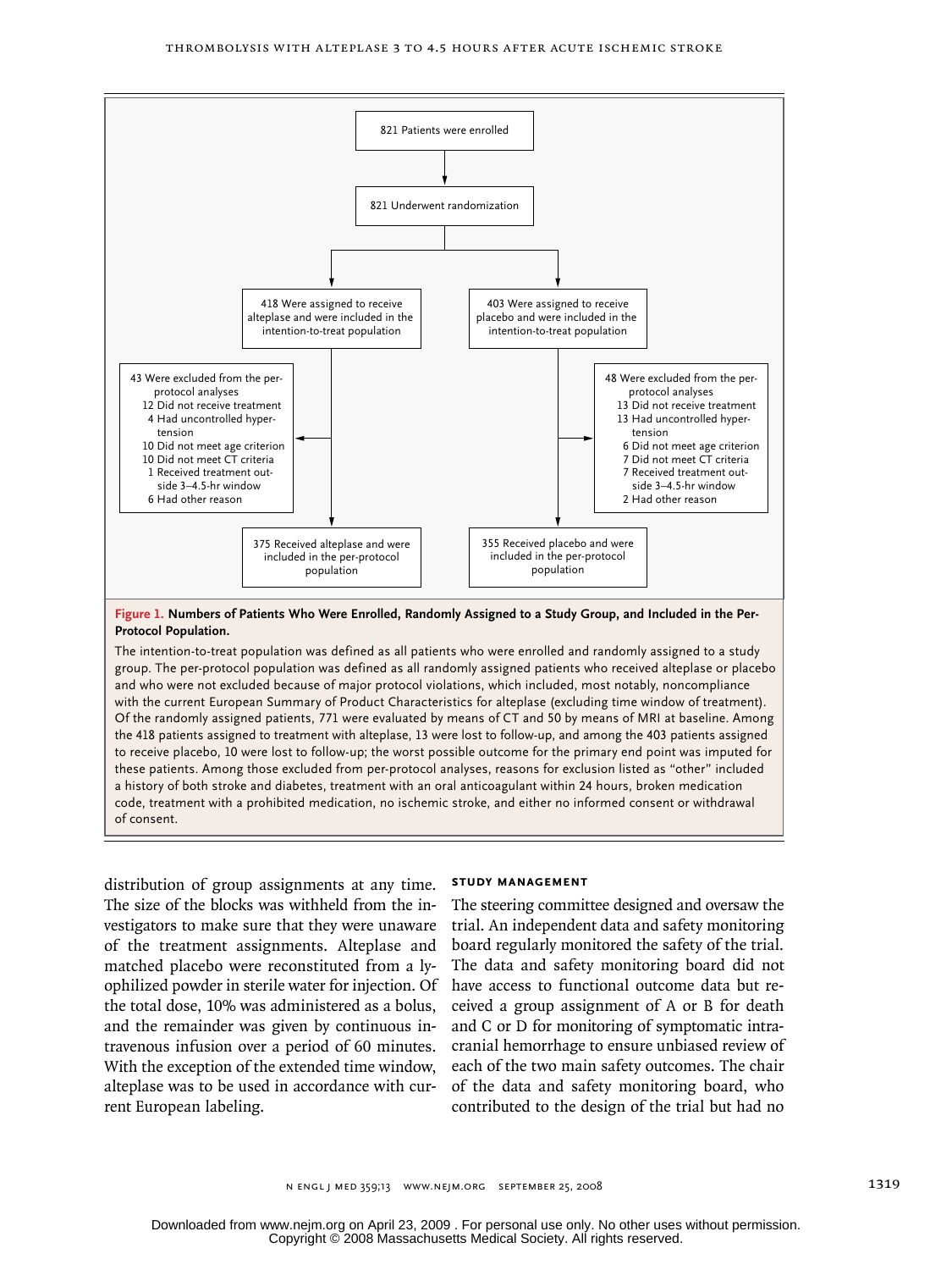| Table 1. Major Inclusion and Exclusion Criteria.                                                                                                                                              |
|-----------------------------------------------------------------------------------------------------------------------------------------------------------------------------------------------|
| Main inclusion criteria                                                                                                                                                                       |
| Acute ischemic stroke                                                                                                                                                                         |
| Age, 18 to 80 years                                                                                                                                                                           |
| Onset of stroke symptoms 3 to 4.5 hours before initiation of study-drug administration                                                                                                        |
| Stroke symptoms present for at least 30 minutes with no significant improvement before treatment                                                                                              |
| Main exclusion criteria                                                                                                                                                                       |
| Intracranial hemorrhage                                                                                                                                                                       |
| Time of symptom onset unknown                                                                                                                                                                 |
| Symptoms rapidly improving or only minor before start of infusion                                                                                                                             |
| Severe stroke as assessed clinically (e.g., NIHSS score >25) or by appropriate imaging techniques*                                                                                            |
| Seizure at the onset of stroke                                                                                                                                                                |
| Stroke or serious head trauma within the previous 3 months                                                                                                                                    |
| Combination of previous stroke and diabetes mellitus                                                                                                                                          |
| Administration of heparin within the 48 hours preceding the onset of stroke, with an activated partial-thromboplastin<br>time at presentation exceeding the upper limit of the normal range   |
| Platelet count of less than 100,000 per cubic millimeter                                                                                                                                      |
| Systolic pressure greater than 185 mm Hg or diastolic pressure greater than 110 mm Hg, or aggressive treatment<br>(intravenous medication) necessary to reduce blood pressure to these limits |
| Blood glucose less than 50 mg per deciliter or greater than 400 mg per deciliter                                                                                                              |
| Symptoms suggestive of subarachnoid hemorrhage, even if CT scan was normal                                                                                                                    |
| Oral anticoagulant treatment                                                                                                                                                                  |
| Major surgery or severe trauma within the previous 3 months                                                                                                                                   |
| Other major disorders associated with an increased risk of bleeding                                                                                                                           |

\* A severe stroke as assessed by imaging was defined as a stroke involving more than one third of the middle cerebralartery territory. NIHSS denotes National Institutes of Health Stroke Scale in which total scores range from 0 to 42, with higher values reflecting more severe cerebral infarcts.

role in the conduct of the study, was invited to be part of the writing committee after completion of the trial. Monitoring and data management were undertaken by the sponsor of the trial. Statistical analyses were performed simultaneously by an independent external statistician and the statistician of the sponsor. The steering committee had complete access to the trial data after the database had been locked and assumed complete responsibility for the final statistical analysis and interpretation of the results. All study committees are listed in the Appendix. All the authors vouch for the accuracy and completeness of the data and analyses.

## **Concomitant Therapies**

Treatment with intravenous heparin, oral anticoagulants, aspirin, or volume expanders such as hetastarch or dextrans during the first 24 hours after administration of the study drug had been subcutaneous heparin (≤10,000 IU), or of equivalent doses of low-molecular-weight heparin, was permitted for prophylaxis against deep-vein thrombosis.

#### **Clinical Assessment**

completed was prohibited. However, the use of NIHSS range from 0 to 42, with higher values Patients were assessed by an examiner who was unaware of the treatment assignment. Assessments were made at the time of enrollment, at 1, 2, and 24 hours after administration of the study drug was begun, and on days 7, 30, and 90 after administration of the drug. In addition, the patients' clinical condition (e.g., blood pressure, oxygenation, and heart rate) was closely monitored for the first 24 hours. Initial assessments included a physical examination, CT or MRI, and the quantification of any neurologic deficit with the use of the National Institutes of Health Stroke Scale (NIHSS), a 15-item scale that measures the level of neurologic impairment. Total scores on the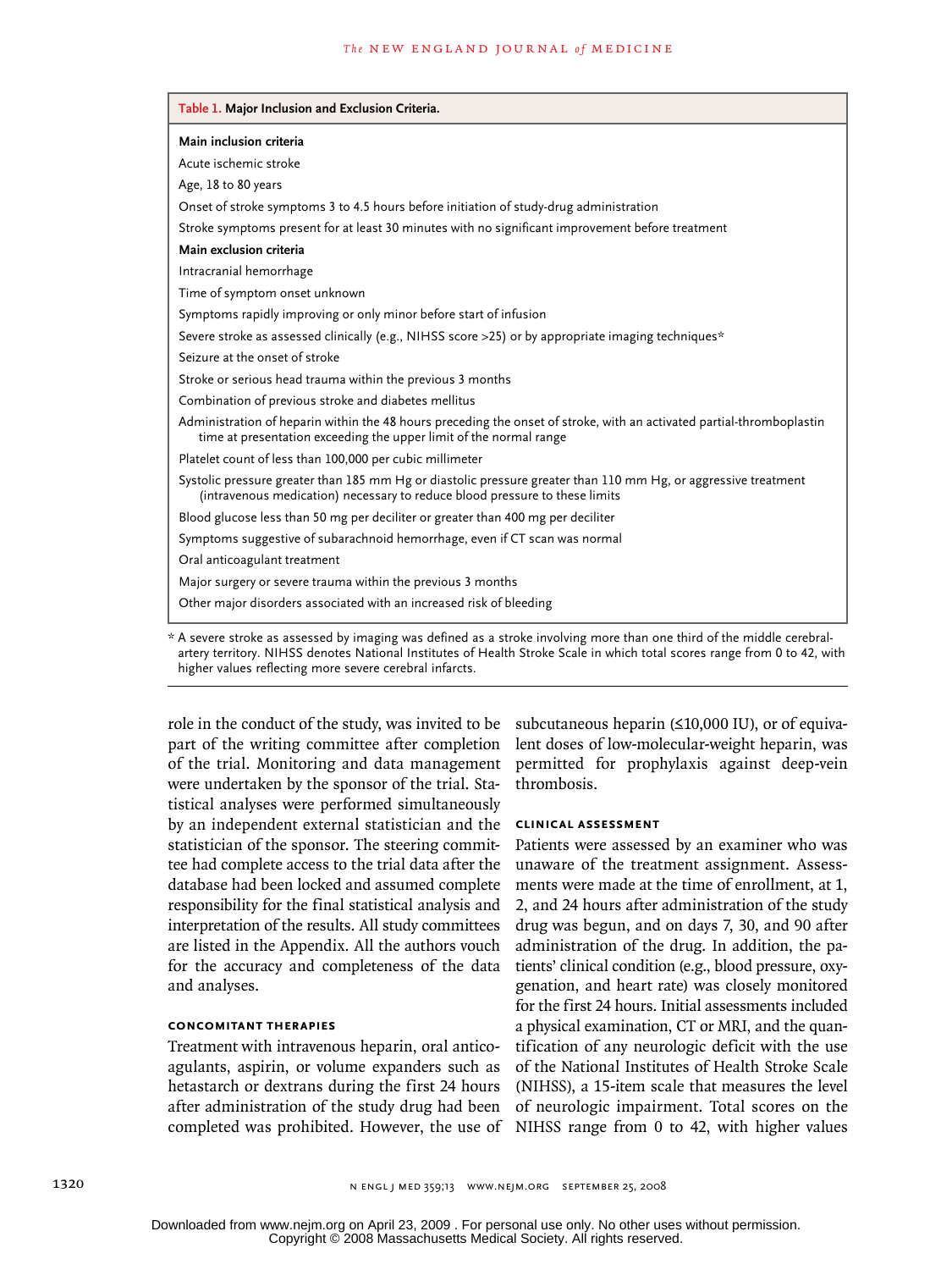reflecting more severe cerebral infarcts (<5, mild impairment; ≥25, very severe neurologic impairment).13 Examiners were trained and certified in the use of the NIHSS examination. Patients were assessed with the NIHSS on days 1, 7, 30, and 90. The modified Rankin scale,<sup>14</sup> a measure of disability, was used to assess patients on days 30 and 90. Scores on the modified Rankin scale range from 0 (no symptoms at all) to 6 (death); a score of 5 indicates severe disability (the patient is bedridden and incontinent and requires constant nursing care and attention). Investigators were instructed in the use of the modified Rankin scale by watching video clips from a training DVD.15 During the follow-up period, two other commonly used functional scales were also applied<sup>16</sup>: the Barthel Index<sup>17</sup> and the Glasgow Outcome Scale.18 The Barthel Index, which assesses the ability to perform activities of daily living, on a scale that ranges from 0 (complete dependence on help with activities of daily living) to 100 (independence), was scored on days 30 and 90. We assigned a score of 0 to patients who died. The Glasgow Outcome Scale, a 5-point scale on which 1 indicates independence, 3 severe disability, and 5 death, was scored on day 90.

# **Assessment of Hemorrhages and Adjudication of Symptomatic Intracranial Hemorrhage**

CT or MRI was performed before treatment and 22 to 36 hours after treatment. Additional CT studies were performed at the discretion of the investigators. Members of the safety outcome adjudication committee, who were unaware of the treatment assignments, reviewed all CT or MRI scans, classified the findings according to the ECASS morphologic definitions,<sup>2</sup> and logged the results in a database. On the basis of these findings, the chairs of the safety outcome adjudication committee and the steering committee, who remained unaware of the treatment assignments, together adjudicated whether each death or score change indicating neurologic deterioration was likely to have been due to intracranial hemorrhage, other brain injury or disease, or neither of these causes.

# **Outcome Measures**

The primary efficacy end point was disability at day 90 (3-month visit), as assessed by means of the modified Rankin scale, dichotomized as a favorable outcome (a score of 0 or 1) or an unfa-

vorable outcome (a score of 2 to 6). The secondary efficacy end point was a global outcome measure that combined the outcomes at day 90 of a score of 0 or 1 on the modified Rankin scale, a score of 95 or higher on the Barthel Index, a score of 0 or 1 on the NIHSS, and a score of 1 on the Glasgow Outcome Scale.<sup>1</sup> Further functional end points were based on predefined cutoff points for the NIHSS score (a score of 0 or 1, or more than an 8-point improvement in the score), the score on the modified Rankin scale (dichotomized as 0 to 2 or 3 to 6), and the Barthel Index (≥95 points), assessed on day 90 and also on day 30. Because of recent interest in the scientific community in a stratified analysis of the outcome distribution of the modified Rankin scale at day 90, this type of evaluation was undertaken according to the methods described previously.<sup>19</sup>

Safety end points included overall mortality at day 90, any intracranial hemorrhage, symptomatic intracranial hemorrhage, symptomatic edema (defined as brain edema with mass effect as the predominant cause of clinical deterioration), and other serious adverse events. In the ECASS III protocol, symptomatic intracranial hemorrhage was defined as any apparently extravascular blood in the brain or within the cranium that was associated with clinical deterioration, as defined by an increase of 4 points or more in the score on the NIHSS, or that led to death and that was identified as the predominant cause of the neurologic deterioration. To allow comparison with published data, a post hoc analysis of rates of symptomatic intracranial hemorrhage was also performed according to definitions used in other trials.1,3,12,20

### **Statistical Analysis**

Efficacy end points were assessed in the intentionto-treat population, which included all randomly assigned patients, whether or not they were treated. In the case of missing data on outcome among patients known to be alive, the worst possible outcome score was assigned. For the primary end point, between-group differences were calculated with the use of the chi-square test of proportions (with a two-sided alpha level of 5%). Ninety-five percent confidence intervals were calculated for odds ratios and for relative risk. In keeping with the study protocol, all predefined analyses were performed without adjustment for confounding factors. A post hoc adjusted analysis (logistic re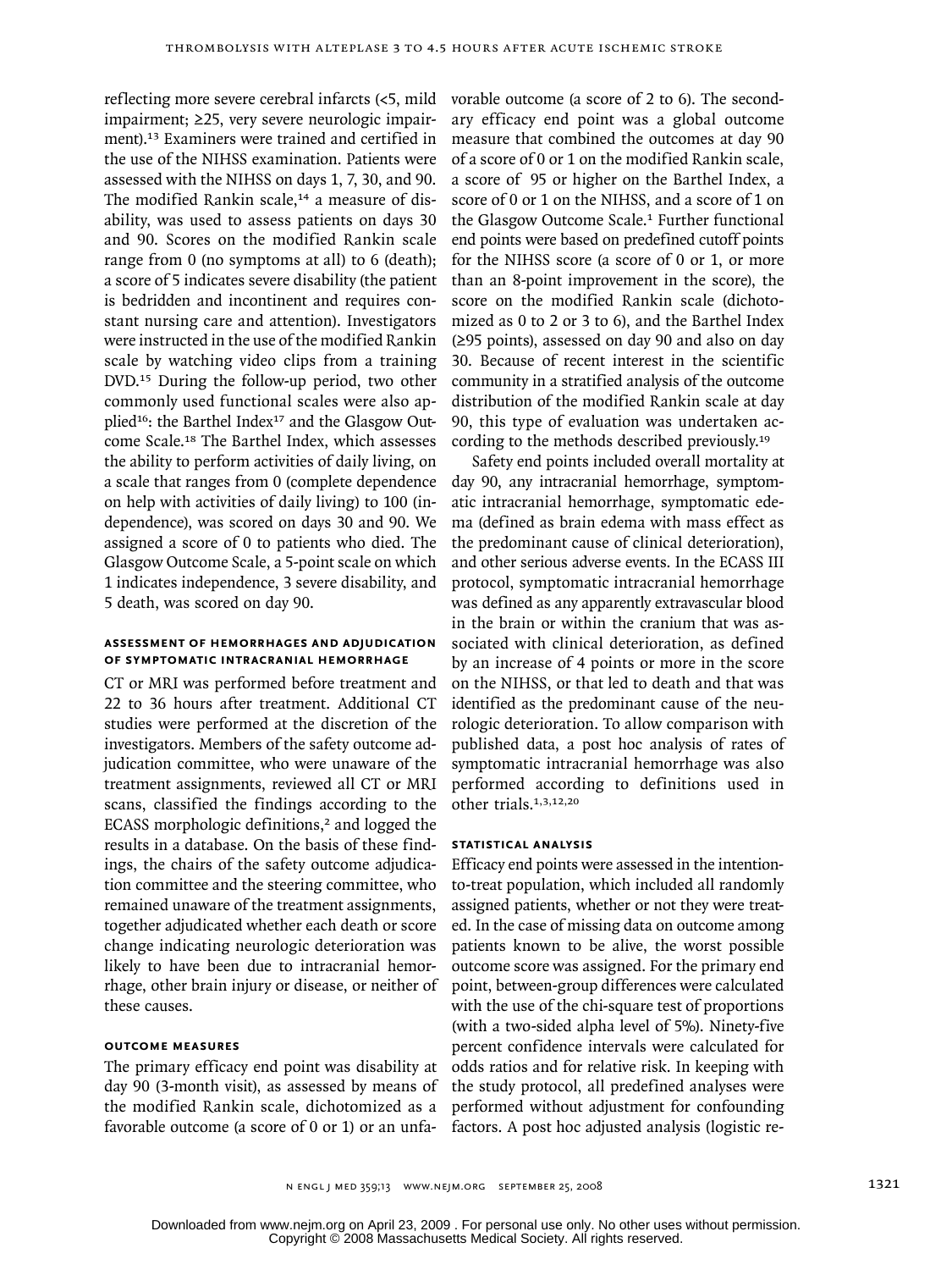gression) of the primary end point was undertaken in the intention-to-treat population. This analysis was performed by including all baseline variables in the model and retaining those that were significant at P<0.10. For the secondary end point — the probability of a favorable outcome with alteplase as compared with placebo — a

| Table 2. Demographic and Baseline Characteristics of the Patients. |                          |                        |          |  |  |  |
|--------------------------------------------------------------------|--------------------------|------------------------|----------|--|--|--|
| Characteristic                                                     | <b>Study Group</b>       |                        | P Value* |  |  |  |
|                                                                    | Alteplase<br>$(N = 418)$ | Placebo<br>$(N = 403)$ |          |  |  |  |
| Age (yr)                                                           | $64.9 \pm 12.2$          | $65.6 \pm 11.0$        | 0.36     |  |  |  |
| Male sex (%)                                                       | 63.2                     | 57.3                   | 0.10     |  |  |  |
| Weight (kg)                                                        | $78.5 + 15$              | $78.0 + 16$            | 0.62     |  |  |  |
| NIHSS score+                                                       |                          |                        | 0.03     |  |  |  |
| Mean                                                               | $10.7 + 5.6$             | $11.6 + 5.9$           |          |  |  |  |
| Median                                                             | 9                        | 10                     |          |  |  |  |
| Systolic pressure (mm Hg)                                          | $152.6 + 19.2$           | $153.3 + 22.1$         | 0.63     |  |  |  |
| Diastolic pressure (mm Hg)                                         | $84.4 \pm 13.5$          | $83.9 + 13.6$          | 0.58     |  |  |  |
| Diabetes (%)                                                       | 14.8                     | 16.6                   | 0.47     |  |  |  |
| Previous use of aspirin or antiplatelet<br>drugs (%)               | 31.1                     | 32.5                   | 0.65     |  |  |  |
| Hypertension (%)                                                   | 62.4                     | 62.8                   | 0.88     |  |  |  |
| Atrial flutter or fibrillation (%)                                 | 12.7                     | 13.6                   | 0.67     |  |  |  |
| History of stroke (%)                                              | 7.7                      | 14.1                   | 0.03     |  |  |  |
| Smoking status (%) ±                                               |                          |                        | 0.93     |  |  |  |
| Never smoked                                                       | 48.6                     | 46.2                   |          |  |  |  |
| Ex-smoker                                                          | 20.6                     | 74.6                   |          |  |  |  |
| Current smoker                                                     | 30.6                     | 28.8                   |          |  |  |  |
| Time to treatment initiation                                       |                          |                        |          |  |  |  |
| Median                                                             | 3 hr 59 min              | 3 hr 58 min            | 0.49     |  |  |  |
| By 0.5-hr period                                                   |                          |                        | 0.44     |  |  |  |
| ≥3.0 to ≤3.5 hr (%)                                                | 9.6                      | 10.4                   |          |  |  |  |
| >3.5 to ≤4.0 hr (%)                                                | 45.7                     | 47.9                   |          |  |  |  |
| >4.0 to ≤4.5 hr (%)                                                | 41.6                     | 36.7                   |          |  |  |  |

\* Any difference between groups occurred despite randomization and was therefore due to chance. Post hoc P values are merely illustrative and have not been adjusted for multiple comparisons, for which  $P=0.004$  would be considered to indicate statistical significance.

† Scores on the National Institutes of Health Stroke Scale (NIHSS) range from 0 to 42, with higher values reflecting more severe neurologic impairment (<5, mild impairment; ≥25, very severe impairment).

‡ Data for smoking status were not available for one patient in the alteplase group and two patients in the placebo group.

§ Percentages do not add up to 100 because no exact time of treatment initiation was available for 12 patients in the alteplase group and 15 patients in the placebo group; in addition, treatment was initiated after 4.5 hours in 1 patient in the alteplase group and in 5 patients in the placebo group.

global odds-ratio test based on a linear logisticregression model (a method that uses generalized estimation equations to perform a Wald-type  $test)^{21,22}$  was used. For the per-protocol population (Fig. 1), the same statistical tests were applied. The post hoc stratified analysis of scores on the modified Rankin scale was adjusted for the two most strongly prognostic baseline variables: the NIHSS score and the time to the start of treatment.<sup>19</sup>

The calculation of the sample size was based on the analysis of pooled data from the cohorts that received thrombolysis or placebo between 3 and 4.5 hours after the onset of symptoms<sup>5</sup> (with data from the first ECASS trial<sup>3</sup> excluded because of the higher dose of alteplase used in that trial). On the basis of these data, we calculated that 400 patients per group were required in order to have 90% power to detect an odds ratio of 1.4 for the primary end point.

#### **RESULTS**

#### **Study Patients**

Between July 29, 2003, and November 13, 2007, a total of 821 patients from 130 sites in 19 European countries were randomly assigned to a study group: 418 patients were assigned to receive alteplase and 403 patients were assigned to receive placebo (Fig. 1). Grouped according to 0.5-hour intervals, 10.0% of the patients were treated between 3 and 3.5 hours, 46.8% between 3.5 and 4 hours, and 39.2% between 4 and 4.5 hours (Table 2). (The values do not add up to 100% because data on the exact time of treatment initiation were not available for 12 patients in the alteplase group and 15 patients in the placebo group; in addition, treatment was initiated after 4.5 hours in 1 patient in the alteplase group and 5 patients in the placebo group.) Baseline demographic and clinical characteristics of the two groups were similar (Table 2), except that there were significant differences between the groups (before adjustment for multiple comparisons) with respect to the initial severity of the stroke and the presence or absence of a history of stroke.

# **Efficacy**

For the primary end point, 219 of the 418 patients in the alteplase group (52.4%) had a favorable outcome (defined as a score of 0 or 1 on the modified Rankin scale), as compared with 182 of

Copyright © 2008 Massachusetts Medical Society. All rights reserved. Downloaded from www.nejm.org on April 23, 2009 . For personal use only. No other uses without permission.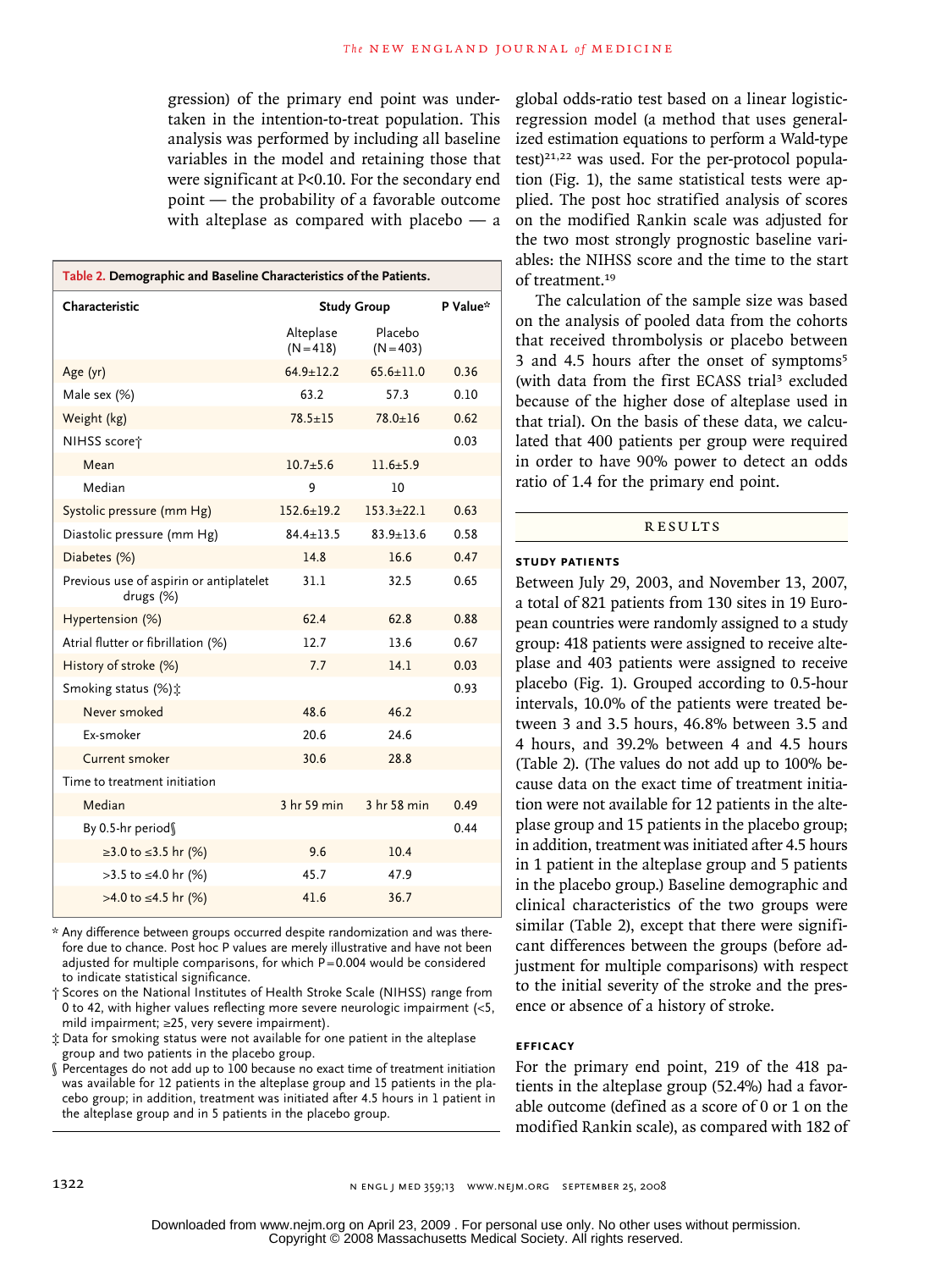| Table 3. Odds Ratios for Primary End Point and Secondary End Point, Including Components, in the Intention-to-Treat and Per-Protocol Populations at 90 Days.*                                                                                                                                                                                                                                                                                                                                                                                                                                                                                                                                                                                                                                                                                                                                                                                                                                                                                                                                                                                                                                                                                                                                  |                                                                                           |                               |                               |                     |                                                                                                                                                                                                                                                              |                            |                                 |                   |
|------------------------------------------------------------------------------------------------------------------------------------------------------------------------------------------------------------------------------------------------------------------------------------------------------------------------------------------------------------------------------------------------------------------------------------------------------------------------------------------------------------------------------------------------------------------------------------------------------------------------------------------------------------------------------------------------------------------------------------------------------------------------------------------------------------------------------------------------------------------------------------------------------------------------------------------------------------------------------------------------------------------------------------------------------------------------------------------------------------------------------------------------------------------------------------------------------------------------------------------------------------------------------------------------|-------------------------------------------------------------------------------------------|-------------------------------|-------------------------------|---------------------|--------------------------------------------------------------------------------------------------------------------------------------------------------------------------------------------------------------------------------------------------------------|----------------------------|---------------------------------|-------------------|
| <b>End Point</b>                                                                                                                                                                                                                                                                                                                                                                                                                                                                                                                                                                                                                                                                                                                                                                                                                                                                                                                                                                                                                                                                                                                                                                                                                                                                               |                                                                                           | Intention-to-Treat Population |                               |                     |                                                                                                                                                                                                                                                              | Per-Protocol Population    |                                 |                   |
|                                                                                                                                                                                                                                                                                                                                                                                                                                                                                                                                                                                                                                                                                                                                                                                                                                                                                                                                                                                                                                                                                                                                                                                                                                                                                                | Alteplase Group<br>$(N=418)$                                                              | Placebo Group<br>$(N=403)$    | <b>Odds Ratio</b><br>(95% C1) | P Value             | Alteplase Group<br>$(N = 375)$                                                                                                                                                                                                                               | Placebo Group<br>$(N=355)$ | <b>Odds Ratio</b><br>$(95%$ CI) | P Value           |
|                                                                                                                                                                                                                                                                                                                                                                                                                                                                                                                                                                                                                                                                                                                                                                                                                                                                                                                                                                                                                                                                                                                                                                                                                                                                                                | no. (%)                                                                                   |                               |                               |                     |                                                                                                                                                                                                                                                              | no. (%)                    |                                 |                   |
| Primary end point                                                                                                                                                                                                                                                                                                                                                                                                                                                                                                                                                                                                                                                                                                                                                                                                                                                                                                                                                                                                                                                                                                                                                                                                                                                                              |                                                                                           |                               |                               |                     |                                                                                                                                                                                                                                                              |                            |                                 |                   |
| mRS score of 0 or 1 — unadjusted analysis                                                                                                                                                                                                                                                                                                                                                                                                                                                                                                                                                                                                                                                                                                                                                                                                                                                                                                                                                                                                                                                                                                                                                                                                                                                      | 219 (52.4)                                                                                | 182(45.2)                     | 1.34 (1.02-1.76)              | $0.04$ <sup>+</sup> | 206 (54.9)                                                                                                                                                                                                                                                   | 161 (45.4)                 | $1.47(1.10-1.97)$               | $0.01+$           |
| mRS score of 0 or 1 - adjusted analysis;                                                                                                                                                                                                                                                                                                                                                                                                                                                                                                                                                                                                                                                                                                                                                                                                                                                                                                                                                                                                                                                                                                                                                                                                                                                       |                                                                                           |                               | $1.42(1.02 - 1.98)$           | 0.04                |                                                                                                                                                                                                                                                              |                            |                                 |                   |
| Secondary end point                                                                                                                                                                                                                                                                                                                                                                                                                                                                                                                                                                                                                                                                                                                                                                                                                                                                                                                                                                                                                                                                                                                                                                                                                                                                            |                                                                                           |                               |                               |                     |                                                                                                                                                                                                                                                              |                            |                                 |                   |
| Global outcome                                                                                                                                                                                                                                                                                                                                                                                                                                                                                                                                                                                                                                                                                                                                                                                                                                                                                                                                                                                                                                                                                                                                                                                                                                                                                 |                                                                                           |                               | $1.28$ $(1.00 - 1.65)$        | 0.05                |                                                                                                                                                                                                                                                              |                            | $1.39(1.07 - 1.80)$             | 0.02              |
| mRS score of 0 or 1                                                                                                                                                                                                                                                                                                                                                                                                                                                                                                                                                                                                                                                                                                                                                                                                                                                                                                                                                                                                                                                                                                                                                                                                                                                                            | 219 (52.4)                                                                                | 182(45.2)                     | $1.34(1.02 - 1.76)$           | $0.04$ <sup>*</sup> | 206 (54.9)                                                                                                                                                                                                                                                   | 161 (45.4)                 | 1.47 (1.10-1.97)                | $0.01+$           |
| Barthel Index score 295***                                                                                                                                                                                                                                                                                                                                                                                                                                                                                                                                                                                                                                                                                                                                                                                                                                                                                                                                                                                                                                                                                                                                                                                                                                                                     | 265 (63.4)                                                                                | 236 (58.6)                    | $1.23(0.93 - 1.62)$           | $0.16$ <sup>*</sup> | 248 (66.1)                                                                                                                                                                                                                                                   | 211 (59.4)                 | $1.33(0.99 - 1.80)$             | $0.06+$           |
| NIHSS score of 0 or 111                                                                                                                                                                                                                                                                                                                                                                                                                                                                                                                                                                                                                                                                                                                                                                                                                                                                                                                                                                                                                                                                                                                                                                                                                                                                        | 210 (50.2)                                                                                | 174(43.2)                     | $1.33(1.01 - 1.75)$           | $0.04$ <sup>*</sup> | 197 (52.5)                                                                                                                                                                                                                                                   | 155(43.7)                  | $1.43(1.07-1.91)$               | 0.02 <sub>1</sub> |
| GOS score of 1\$\$                                                                                                                                                                                                                                                                                                                                                                                                                                                                                                                                                                                                                                                                                                                                                                                                                                                                                                                                                                                                                                                                                                                                                                                                                                                                             | 213 (51.0)                                                                                | 183(45.4)                     | $1.25(0.95 - 1.64)$           | 0.11 <sub>1</sub>   | 200 (53.3)                                                                                                                                                                                                                                                   | 165 (46.5)                 | $1.32(0.98 - 1.76)$             | $0.06+$           |
| The global outcome analysis is a multidimensional calculation of a favorable outcome, defined by several individual outcome scales and entered into a statistical algorithm. This sta<br>GOS denotes Glasgow Outcome Scale, mRS modified Rankin scale, NIHSS National Institutes of Health Stroke Scale, and NINDS National Institute of Neurological Disorders and<br>tistical approach is a global odds-ratio test based on a linear logistic-regression model (a method that uses generalized estimation equations to perform a Wald-type test). No per-<br>centages can be given owing to the underlying statistical method. The global odds ratio is the probability of a favorable outcome with alteplase as compared with placebo.<br>The Glasgow Outcome Scale is a 5-point scale on which 1 indicates independence, 3 severe disability, and 5 death<br>P value was obtained by the Pearson chi-square test of proportions.<br>P value was obtained by stepwise logistic regression<br>This analysis was adjusted for NIHSS score at<br>Scores on the modified Rankin scale range fro<br>The Barthel Index assesses the ability to perfo<br>ff Scores on the NIHSS range from 0 to 42, with<br>## The Glasgow Outcome Scale is a 5-noint ecale<br>Stroke.<br>dence).<br>$\frac{1}{2}$ | presentation and the time to start of treatment.<br>m 0 (no symptoms at all) to 6 (death) |                               |                               |                     | rm activities of daily living on a scale that ranges from 0 (complete dependence on help with activities of daily living) to 100 (indepen-<br>higher values reflecting more severe neurologic impairment (<5, mild impairment; =25, very severe impairment). |                            |                                 |                   |

thrombolysis with Alteplase 3 to 4.5 Hours after Acute Ischemic Stroke

Copyright © 2008 Massachusetts Medical Society. All rights reserved. Downloaded from www.nejm.org on April 23, 2009 . For personal use only. No other uses without permission.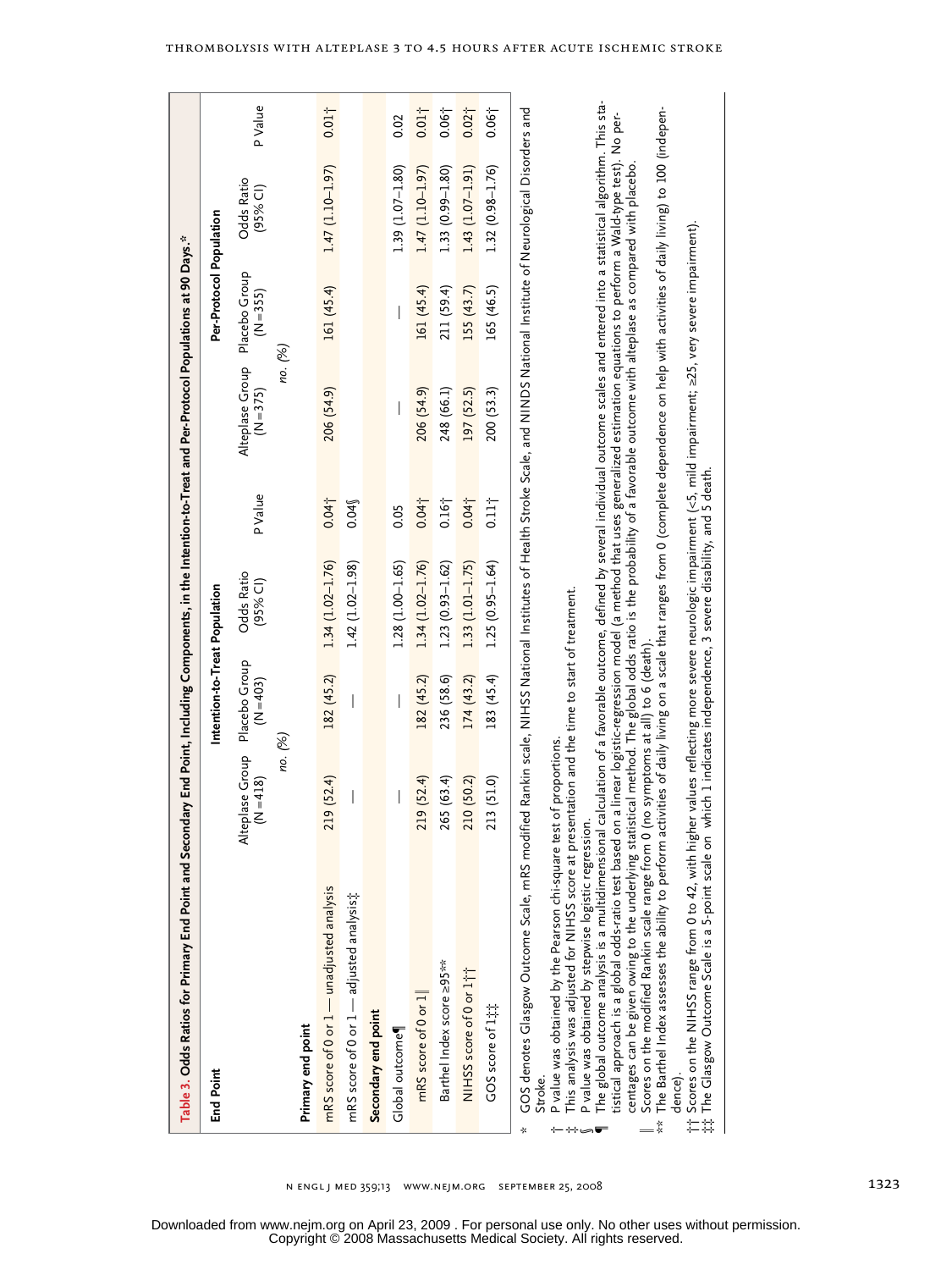

Figure 2. Distribution of Scores on the Modified Rankin Scale.

showed a significant difference between the study groups (P=0.02 for both The distribution of scores is shown for the intention-to-treat population 3-month visit (59) was different from the overall number of deaths (66), (90 days plus or minus 14 days). In both the intention-to-treat population and the per-protocol population, stratified analysis of the score distribution<br>and the per-protocol population, stratified analysis of the score distribution comparisons by the Cochran–Mantel–Haenszel test, with adjustment for the baseline score on the National Institutes of Health Stroke Scale and for the interval between the onset of symptoms and the initiation of treatment). (Panel A) and the per-protocol population (Panel B) at the 3-month visit In the intention-to-treat population, the number of deaths recorded at the since 7 deaths occurred after 90 days. The scores on the modified Rankin scale indicate the following: 0, no symptoms at all; 1, no significant disability despite symptoms (able to carry out all usual duties and activities); 2, slight disability (unable to carry out all previous activities but able to look after own affairs without assistance); 3, moderate disability (requiring some help but able to walk without assistance); 4, moderately severe disability (unable to walk without assistance and unable to attend to own bodily needs without assistance); 5, severe disability (bedridden, incontinent, and requiring constant nursing care and attention); 6, death.

> the 403 patients in the placebo group (45.2%), representing an absolute improvement of 7.2 percentage points (odds ratio, 1.34; 95% confidence interval [CI], 1.02 to 1.76; relative risk, 1.16; 95% CI, 1.01 to 1.34;  $P=0.04$ ). In the post hoc intentionto-treat analysis, adjusted for confounding baseline variables (logistic regression), study-group assignment, baseline NIHSS score, smoking status, time from the onset of stroke to treatment, and presence or absence of prior hypertension were identified as significant at P<0.10. In the adjusted analysis, treatment with alteplase re

mained significantly associated with a favorable outcome (odds ratio, 1.42; 95% CI, 1.02 to 1.98;  $P=0.04$ ) (Table 3 and Fig. S1 in the Supplementary Appendix, available with the full text of this article at www.nejm.org).

Treatment with alteplase also resulted in a more favorable outcome than that with placebo for the secondary end point, as indicated by the global odds ratio. (Since the global odds-ratio test was based on a linear logistic-regression model, with generalized estimation equations used to perform a Wald-type test,<sup>21,22</sup> only probabilities, and not absolute numbers, for each treatment group can be provided.) The global odds ratio for a favorable outcome was 1.28 (95% CI, 1.00 to 1.65; P<0.05), indicating that the odds for a favorable outcome (the ability to return to an independent lifestyle) after stroke were 28% higher with alteplase than with placebo.

The overall distribution of scores on the modified Rankin scale is shown in Figure 2. The post hoc stratified analysis of scores on the modified Rankin scale at day 90 (performed with the use of the Cochran–Mantel–Haenszel test, with adjustment for the baseline NIHSS score and time to the start of treatment) also showed a favorable outcome with alteplase as compared with placebo  $(P=0.02)$ .

The results of analyses of further functional end points are summarized in Table 4. In the intention-to-treat analysis, the odds ratios for a score of 0 or 1 on the modified Rankin scale, an NIHSS score of 0 or 1, and more than an 8-point improvement in the NIHSS score at day 30 showed a significant advantage of alteplase treatment, whereas there were no significant differences between the groups with respect to the other functional end points. Neurologic status up to day 30 did not differ significantly between the two groups.

#### **Safety**

A total of 66 patients died  $-$  32 of the 418 patients in the alteplase group (7.7%) and 34 of the 403 in the placebo group (8.4%). Of these 66 patients, 25 died between days 1 and 7 (12 [2.9%] in the alteplase group and 13 [3.2%] in the placebo group), 18 between days 8 and 30 (10 [2.4%] and 8 [2.0%], respectively), and 16 between days 31 and 90 (6 [1.4%] and 10 [2.5%], respectively). Seven patients died after day 90 (four [1.0%] and three [0.7%], respectively).

Copyright © 2008 Massachusetts Medical Society. All rights reserved. Downloaded from www.nejm.org on April 23, 2009 . For personal use only. No other uses without permission.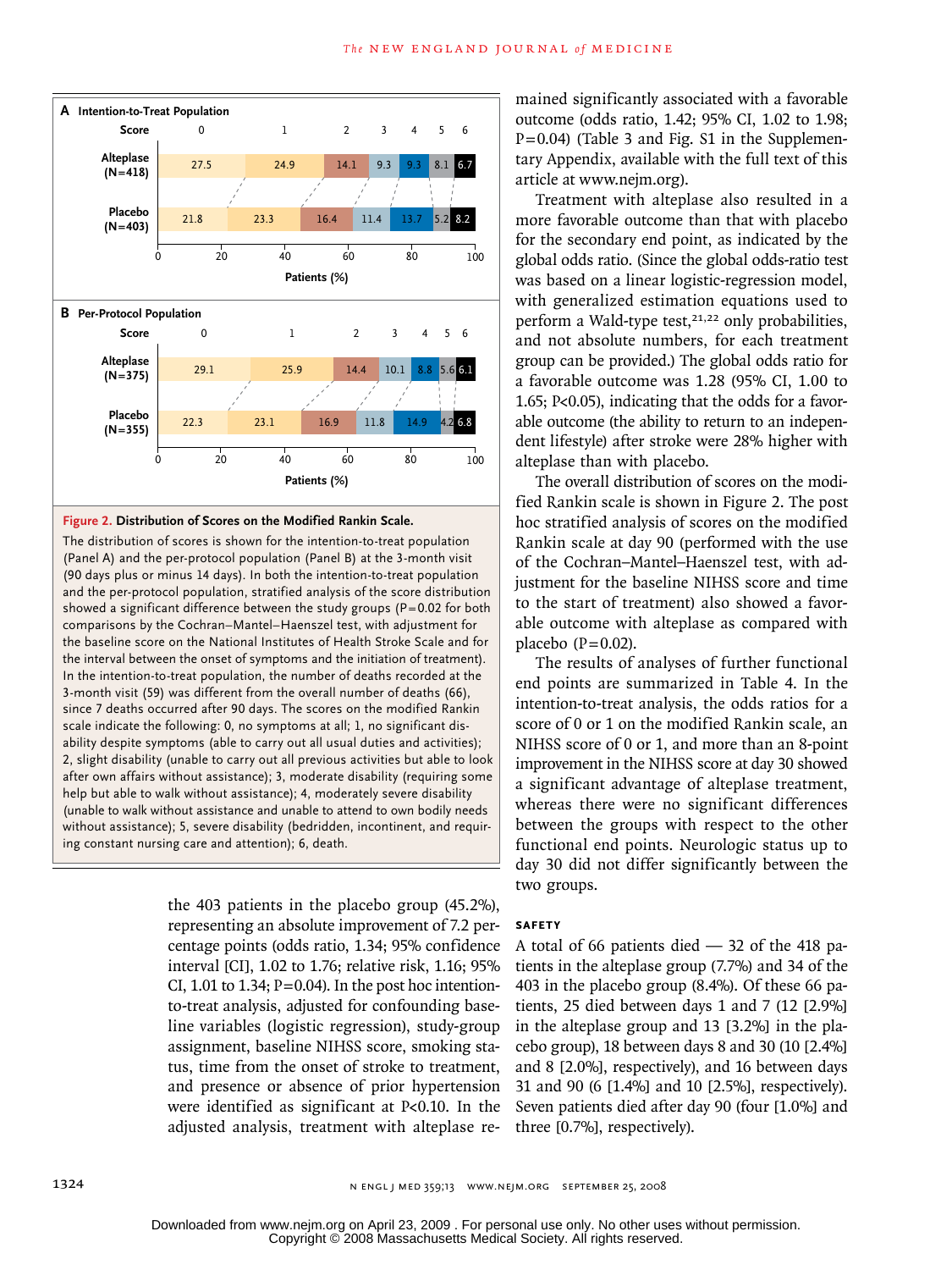There were more cases of intracranial hemorrhage in the alteplase group than in the placebo group (27.0% vs. 17.6%,  $P = 0.001$ ). The incidence of symptomatic intracranial hemorrhage with alteplase was less than 3 cases per 100 patients (10 of 418 patients [2.4%]), but that incidence was significantly higher than the incidence with placebo (1 of 403 [0.3%]; odds ratio, 9.85; 95% CI, 1.26 to 77.32;  $P = 0.008$ ). The incidence of symptomatic intracranial hemorrhage according to definitions used in other studies followed a similar pattern (Table 5 and Fig. S2 in the Supplementary Appendix). All symptomatic intracranial hemorrhages occurred within the first 22 to 36 hours after initiation of treatment.

The rate of symptomatic edema did not differ significantly between the study groups: 6.9% in the alteplase group and 7.2% in the placebo group (29 patients in each group; odds ratio, 0.96; 95% CI, 0.56 to 1.64;  $P=0.88$ ) (Table 5). Other serious adverse events categorized according to organ system did not differ significantly between the two groups (Table 5).

# Discussion

In this randomized, placebo-controlled study, patients with acute ischemic stroke benefited from treatment with intravenous alteplase administered 3 to 4.5 hours after the onset of stroke symptoms. ECASS III is the second randomized trial (after the NINDS trial of 19951) to show a significant treatment effect with intravenous alteplase in the unadjusted analysis of the primary end point. The treatment effect remained significant after adjustment for all prognostic baseline characteristics. The overall rate of symptomatic intracranial hemorrhage was increased with alteplase as compared with placebo, but mortality was not affected. Both of these findings are consistent with results from other randomized, controlled trials of thrombolysis in patients with acute ischemic stroke.1,5,23 The results of the analysis of secondary end points and of the post hoc stratified analysis mirrored the primary efficacy results in favor of alteplase.

The initial severity of a stroke is a strong predictor of the functional and neurologic outcome and of the risk of death. Patients with severe stroke were excluded from this trial in order to meet the protocol requirements requested by the EMEA and to conform with the European label

| Table 4. Odds Ratios for Further Functional End Points at Days 90 and 30 after Treatment in the Intention-to-Treat and Per-Protocol Populations."                                                                                                                                                                                                                                                                                                                                                                                                                                                                                                                                                                                                                                                                                                                                                  |                               |                |                         |        |                                                           |        |                         |         |
|----------------------------------------------------------------------------------------------------------------------------------------------------------------------------------------------------------------------------------------------------------------------------------------------------------------------------------------------------------------------------------------------------------------------------------------------------------------------------------------------------------------------------------------------------------------------------------------------------------------------------------------------------------------------------------------------------------------------------------------------------------------------------------------------------------------------------------------------------------------------------------------------------|-------------------------------|----------------|-------------------------|--------|-----------------------------------------------------------|--------|-------------------------|---------|
| <b>End Point</b>                                                                                                                                                                                                                                                                                                                                                                                                                                                                                                                                                                                                                                                                                                                                                                                                                                                                                   |                               |                |                         |        | Favorable Outcome with Alteplase as Compared with Placebo |        |                         |         |
|                                                                                                                                                                                                                                                                                                                                                                                                                                                                                                                                                                                                                                                                                                                                                                                                                                                                                                    |                               | Day 90         |                         |        |                                                           |        | Day 30                  |         |
|                                                                                                                                                                                                                                                                                                                                                                                                                                                                                                                                                                                                                                                                                                                                                                                                                                                                                                    | Intention-to-Treat Population |                | Per-Protocol Population |        | Intention-to-Treat Population                             |        | Per-Protocol Population |         |
|                                                                                                                                                                                                                                                                                                                                                                                                                                                                                                                                                                                                                                                                                                                                                                                                                                                                                                    | odds ratio<br>(95% C1)        | Pvalue         | odds ratio<br>(95% C)   | Pvalue | odds ratio<br>$(95%$ CI)                                  | Pvalue | odds ratio<br>(95% C)   | P value |
| mRS score of 0 or 1 <sup>+</sup>                                                                                                                                                                                                                                                                                                                                                                                                                                                                                                                                                                                                                                                                                                                                                                                                                                                                   | $.34(1.02 - 1.76)$            | 0.04           | $1.47(1.10-1.97)$       | 0.001  | $1.42$ $(1.08 - 1.88)$                                    | 0.01   | 1.46 (1.09-1.96)        | 0.01    |
| mRS score of 0-2                                                                                                                                                                                                                                                                                                                                                                                                                                                                                                                                                                                                                                                                                                                                                                                                                                                                                   | $.30(0.95 - 1.78)$            | $\overline{C}$ | $1.41(1.01 - 1.96)$     | 0.04   | $1.23(0.93-1.64)$                                         | 0.15   | $1.32(0.98 - 1.77)$     | 0.07    |
| Barthel Index score 295;                                                                                                                                                                                                                                                                                                                                                                                                                                                                                                                                                                                                                                                                                                                                                                                                                                                                           | $.23(0.93 - 1.62)$            | 0.15           | $1.33(0.99 - 1.80)$     | 0.06   | $1.28(0.98 - 1.69)$                                       | 0.08   | $1.35(1.01 - 1.81)$     | 0.04    |
| NIHSS score of 0 or 1, or >8-point improve-<br>ment from baselines                                                                                                                                                                                                                                                                                                                                                                                                                                                                                                                                                                                                                                                                                                                                                                                                                                 |                               |                |                         |        | $1.35(1.02 - 1.78)$                                       | 0.03   | $1.46(1.09 - 1.96)$     | 0.01    |
| ondary end point; a score of 0 to 2 on the mRS has been used in other thrombolysis trials (e.g., SITS-MOST and ECASS II) as a primary or secondary end point. P values have not been<br>* All analyses were prespecified, with the exception of those for a score on the National Institutes of Health Stroke Scale (NIHSS) of 0 or 1, or an improvement of more than 8 points, at<br>day 90. A score of 0 or 1 on the modified Rankin scale (mRS) (the primary end point) and a score of 95 or higher on the Barthel Index at day 90 are components of the principal sec-<br>the Barthel Index assesses the ability to perform activities of daily living on a scale that ranges from 0 (complete dependence on help with activities of daily living) to 100 (indepen-<br>t Scores on the modified Rankin scale range from 0 (no symptoms at all) to 6 (death).<br>adjusted for multiple testing. |                               |                |                         |        |                                                           |        |                         |         |

n engl j med 359;13 www.nejm.org september 25, 2008 1325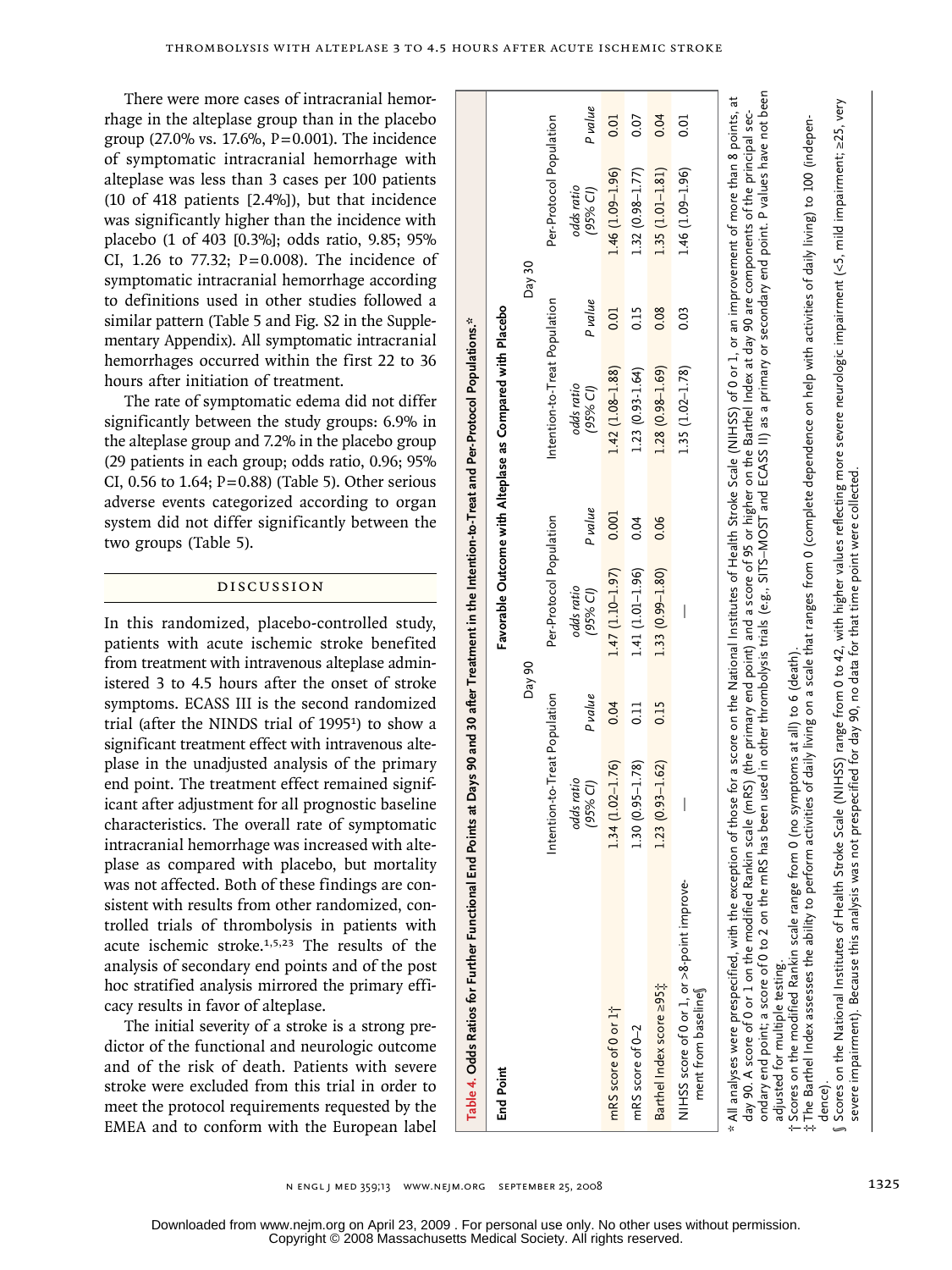| Table 5. Prespecified Safety End Points and Other Serious Adverse Events.* |                                       |                              |                               |         |  |  |
|----------------------------------------------------------------------------|---------------------------------------|------------------------------|-------------------------------|---------|--|--|
| <b>Adverse Events</b>                                                      | <b>Alteplase Group</b><br>$(N = 418)$ | Placebo Group<br>$(N = 403)$ | <b>Odds Ratio</b><br>(95% CI) | P Value |  |  |
| Prespecified safety end points                                             | no. (%)                               |                              |                               |         |  |  |
| Any ICH                                                                    | 113 (27.0)                            | 71(17.6)                     | $1.73$ $(1.24 - 2.42)$        | 0.001   |  |  |
| Symptomatic ICH                                                            |                                       |                              |                               |         |  |  |
| According to ECASS III definition;                                         | 10(2.4)                               | 1(0.2)                       | $9.85(1.26 - 77.32)$          | 0.008   |  |  |
| According to ECASS II definition;                                          | 22(5.3)                               | 9(2.2)                       | $2.43$ (1.11-5.35)            | 0.02    |  |  |
| According to SITS-MOST definition                                          | 8(1.9)                                | 1(0.2)                       | 7.84 (0.98-63.00)             | 0.02    |  |  |
| According to NINDS definition¶                                             | 33 (7.9)                              | 14(3.5)                      | 2.38 (1.25-4.52)              | 0.006   |  |  |
| <b>Fatal ICH</b>                                                           | 3(0.7)                                | $\mathbf 0$                  |                               |         |  |  |
| Symptomatic edema                                                          | 29 (6.9)                              | 29(7.2)                      | $0.96(0.56 - 1.64)$           | 0.89    |  |  |
| Death                                                                      | 32(7.7)                               | 34(8.4)                      | $0.90(0.54 - 1.49)$           | 0.68    |  |  |
| Other serious adverse events                                               |                                       |                              |                               |         |  |  |
| Total                                                                      | 105(25.1)                             | 99 (24.6)                    |                               |         |  |  |
| Infectious                                                                 | 16(3.8)                               | 23(5.7)                      |                               |         |  |  |
| Neoplastic                                                                 | 4(1.0)                                | 3(0.7)                       |                               |         |  |  |
| Blood and lymphatic                                                        | 0                                     | 2(0.5)                       |                               |         |  |  |
| Endocrine                                                                  | $\mathbf 0$                           | 1(0.2)                       |                               |         |  |  |
| Metabolic and nutritional                                                  | 2(0.5)                                | 0                            |                               |         |  |  |
| Psychiatric                                                                | 3(0.7)                                | 4(1.0)                       |                               |         |  |  |
| Neurologic                                                                 | 60 (14.4)                             | 48 (11.9)                    |                               |         |  |  |
| Eye                                                                        | 1(0.2)                                | $\pmb{0}$                    |                               |         |  |  |
| Cardiac                                                                    | 22(5.3)                               | 16(4.0)                      |                               |         |  |  |
| Vascular                                                                   | 10(2.4)                               | 10(2.5)                      |                               |         |  |  |
| Respiratory                                                                | 14(3.3)                               | 24(6.0)                      |                               |         |  |  |
| Gastrointestinal                                                           | 5(1.2)                                | 8(2.0)                       |                               |         |  |  |
| Hepatobiliary                                                              | 3(0.7)                                | 3(0.7)                       |                               |         |  |  |
| Skin                                                                       | 1(0.2)                                | 0                            |                               |         |  |  |
| Musculoskeletal                                                            | 1(0.2)                                | 3(0.7)                       |                               |         |  |  |
| Renal                                                                      | 4(1.0)                                | 2(0.5)                       |                               |         |  |  |
| Reproductive system                                                        | 1(0.2)                                | 0                            |                               |         |  |  |
| Congenital                                                                 | 0                                     | 1(0.2)                       |                               |         |  |  |
| General                                                                    | 1(0.2)                                | 3(0.7)                       |                               |         |  |  |
| Associated with injury                                                     | 4(1.0)                                | 5(1.2)                       |                               |         |  |  |
| Surgical                                                                   | 1(0.2)                                | 0                            |                               |         |  |  |

\* P values were obtained by Pearson chi-square test of proportions. ECASS denotes European Cooperative Acute Stroke Study, ICH intracranial hemorrhage, NIHSS National Institutes of Health Stroke Scale, NINDS National Institute of Neurological Disorders and Stroke, and SITS–MOST Safe Implementation of Thrombolysis in Stroke–Monitoring Study.

† The ECASS III definition of symptomatic intracranial hemorrhage was any hemorrhage with neurologic deterioration, as indicated by an NIHSS score that was higher by 4 points or more than the value at baseline or the lowest value in the first 7 days, or any hemorrhage leading to death. In addition, the hemorrhage must have been identified as the predominant cause of the neurologic deterioration.

‡ The ECASS II definition was the same as that for ECASS III, except that establishment of a causal relationship between the hemorrhage and clinical deterioration or death was not a requirement.

§ The SITS–MOST definition was local or remote parenchymal hematoma type 2 on the imaging scan obtained 22 to 36 hours after treatment, plus neurologic deterioration, as indicated by a score on the NIHSS that was higher by 4 points or more than the baseline value or the lowest value between baseline and 24 hours, or hemorrhage leading to death.

¶In the NINDS definition, a hemorrhage was considered symptomatic if it had not been seen on a previous CT scan but there was subsequently either a suspicion of hemorrhage or any decline in neurologic status. To detect intracranial hemorrhage, CT scans were required at 24 hours and 7 to 10 days after the onset of stroke and when clinical findings suggested hemorrhage.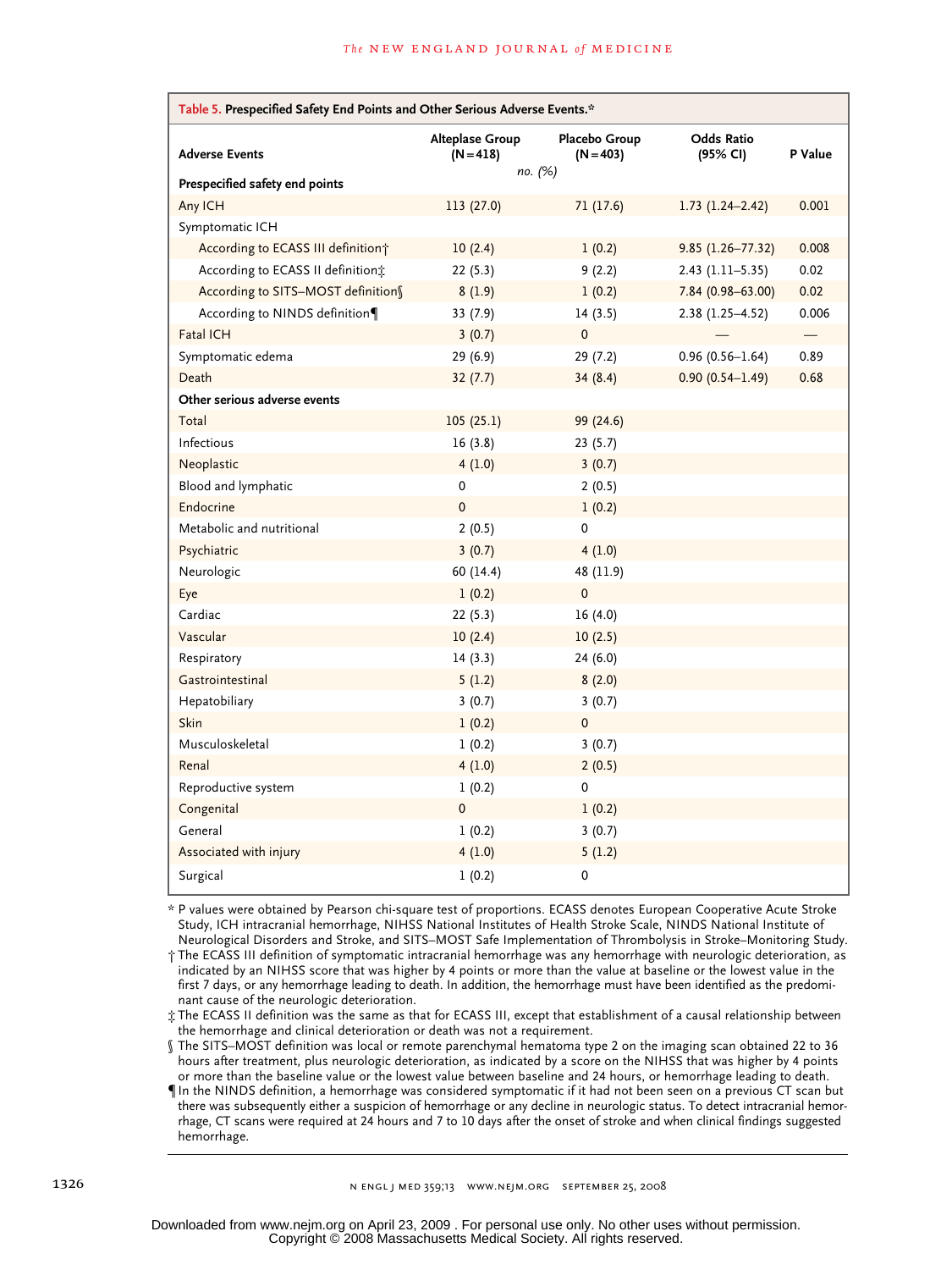of alteplase. It is likely that the milder initial severity of stroke overall among patients enrolled in this trial as compared with those in the NINDS trial<sup>1</sup> explains, for the most part, the improved outcomes in the placebo group in our study as compared with the outcomes in the placebo group in the NINDS trial. Outcomes in the placebo group in our study were similar to those observed in ECASS II.<sup>3</sup>

In this context, it is interesting to note that there has been a gradual decline in the overall initial severity of stroke and in mortality rates among patients enrolled in major randomized studies of acute ischemic stroke over the past two decades.1-3 This observation may reflect the trend toward the use of thrombolytic agents in patients who have less severe acute ischemic stroke, as reflected in the results of SITS-MOST,<sup>12</sup> as well as the increased number of stroke units in Europe and the improved care provided in such units.

Some of the previous trials of treatment with alteplase for acute ischemic stroke included patients who received treatment within 0 to 6 hours after the onset of symptoms. However, these trials failed to show a significant advantage of alteplase therapy.2,3,6,24 Potential explanations for the failure to show a significant difference in previous trials include the choice of end points, a time window of up to 6 hours, and a lack of statistical power. (In the ECASS II<sup>3</sup> and in the Alteplase Thrombolysis for Acute Noninterventional Therapy in Ischemic Stroke [ATLANTIS] trial,<sup>6</sup> the cohorts that were treated 3 to 4.5 hours after the onset of symptoms were much smaller, and these studies were therefore not powered to detect an effect size of 7 to 10%.)

Thrombolysis in patients with acute ischemic stroke is associated with an increased risk of symptomatic intracranial hemorrhage, which is the most feared complication. It is difficult, however, to compare the incidence of symptomatic intracranial hemorrhage across studies because of the varying definitions used. In our study, we modified the ECASS definition of symptomatic intracranial hemorrhage by specifying that the hemorrhage had to have been identified as the predominant cause of the neurologic deterioration. With the use of this definition, the difference in rates of symptomatic intracranial hemorrhage between the two study groups was significant (a difference of 2.14 percentage points), although the incidence of symptomatic intracranial hemorrhage among alteplase-treated patients was low.

To allow for comparison across trials, we also analyzed rates of symptomatic intracranial hemorrhage according to definitions used in other trials.1-3,20 With these definitions, the rate of symptomatic intracranial hemorrhage in our trial was no higher than that reported in previous randomized trials or in SITS–MOST, despite the extended time window in our study.<sup>12</sup>

Although in our trial the incidence of symptomatic intracranial hemorrhage was higher in the alteplase group than in the placebo group, we did not observe a difference in mortality between the two groups. The overall mortality rate (approximately 8%) was lower than that in previous trials, probably also owing to the inclusion of patients with less severe strokes.

Early treatment remains essential. The effect size of thrombolysis is time-dependent. In the pooled analysis, treatment with alteplase is nearly twice as efficacious when administered within the first 1.5 hours after the onset of a stroke as it is when administered within 1.5 to 3 hours afterward (odds ratio for the global outcome, 2.81 for an interval of 0 to 90 minutes, 1.55 for 91 to 180 minutes, and 1.40 for 181 to 270 minutes).5 In comparison, in ECASS III, the odds ratio was 1.34 for an interval of 181 to 270 minutes. For 1 patient to have a favorable outcome (a score of 0 or 1 on the modified Rankin scale), the number needed to treat is 14 with the extended time window. This effect size is clinically meaningful and thus extends the treatment window for patients who do not arrive at the hospital early. It does not mean, however, that patients who can be treated within 3 hours should have their treatment delayed. The "door-to-needle" time remains paramount and must be kept as short as possible to increase the chance of a positive outcome.

In this study, intravenous alteplase given 3 to 4.5 hours (median, 3 hours 59 minutes) after the onset of stroke symptoms was associated with a modest but significant improvement in the clinical outcome, without a higher rate of symptomatic intracranial hemorrhage than that reported previously among patients treated within 3 hours. Although our findings suggest that treatment with alteplase may be effective in patients who present 3 to 4.5 hours after the onset of stroke symptoms, patients should be treated with alteplase as early as possible to maximize the benefit. Having more time does not mean we should be allowed to take more time.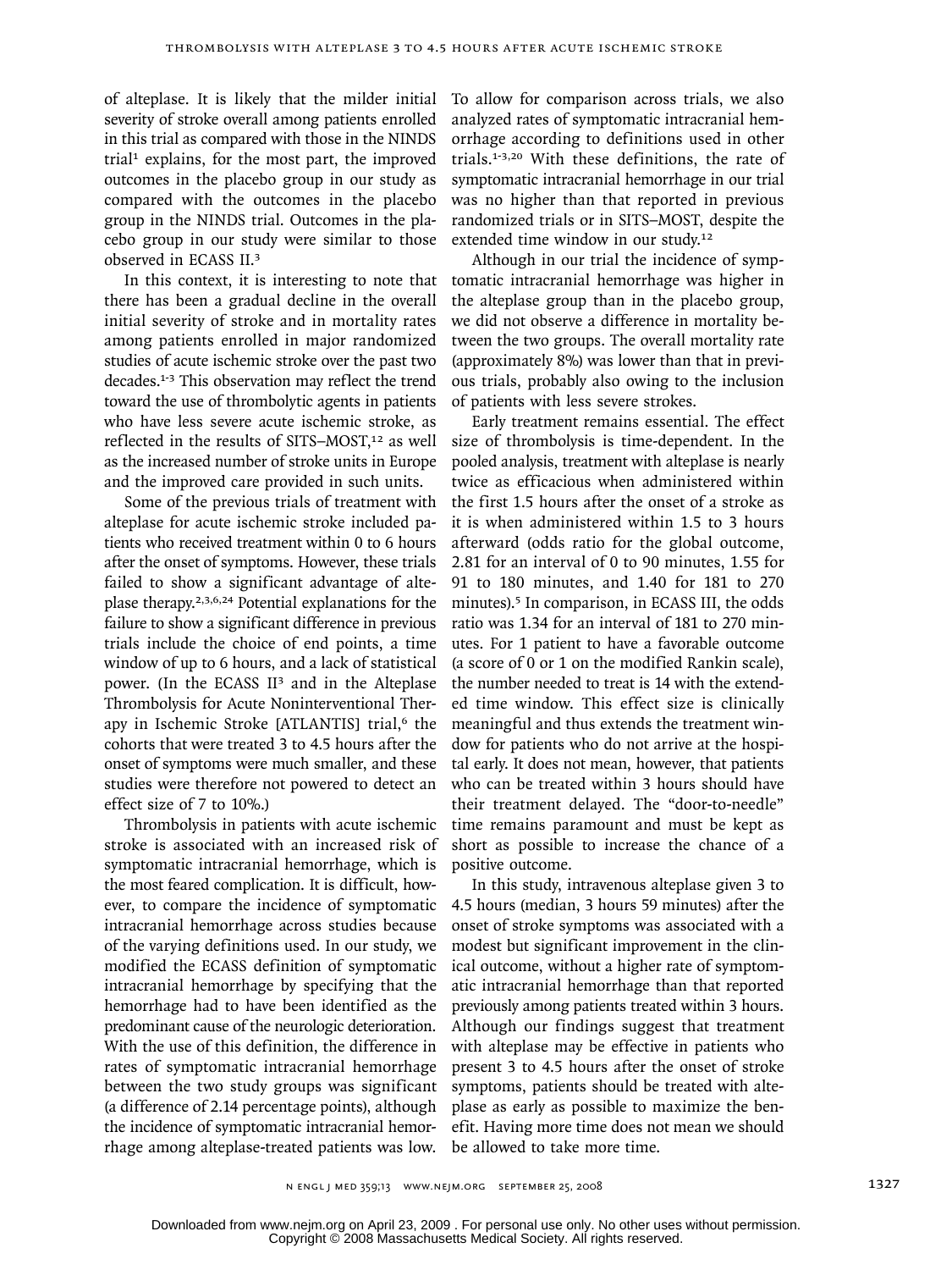#### Supported by Boehringer Ingelheim.

Dr. Hacke reports receiving consulting, advisory board, and lecture fees from Paion, Forest Laboratories, Lundbeck, and Boehringer Ingelheim and grant support from Lundbeck; Dr. Brozman, receiving consulting and lecture fees from Sanofi-Aventis and consulting fees and grant support from Boehringer Ingelheim; Dr. Davalos, receiving consulting fees from Boehringer Ingelheim, the Ferrer Group, Paion, and Lundbeck and lecture fees from Boehringer Ingelheim, Pfizer, Ferrer Group, Paion, and Bristol-Myers Squibb; Dr. Kaste, receiving consulting and lecture fees from Boehringer Ingelheim; Dr. Larrue, receiving consulting fees from Pierre Fabre; Dr. Lees, receiving consulting fees from Boehringer Ingelheim, Paion, Forest, and Lundbeck, lecture fees from the Ferrer Group, and grant support from

Boehringer Ingelheim; Dr. Schneider, receiving consulting fees from the Ferrer Group, D-Pharm, BrainsGate, and Stroke Treatment Academic Industry Round Table (STAIR) and lecture fees from Boehringer Ingelheim and Trommsdorff Arzneimittel; Dr. von Kummer, receiving consulting fees from Boehringer Ingelheim and Paion and lecture fees from Boehringer Ingelheim and Bayer Schering Pharma; Dr. Wahlgren, receiving consulting fees from ThromboGenics, lecture fees from Ferrer and Boehringer Ingelheim, and grant support from Boehringer Ingelheim; Dr. Toni, receiving consulting fees from Boehringer Ingelheim and lecture fees from Boehringer Ingelheim, Sanofi-Aventis, and Novo Nordisk; and Drs. Bluhmki, Machnig, and Medeghri, being employees of Boehringer Ingelheim. No other potential conflict of interest relevant to this article was reported.

#### **Appendix**

The European Cooperative Acute Stroke Study (ECASS) investigators are as follows: Steering Committee — W. Hacke (chair), A. Dávalos, M. Kaste, R. von Kummer, V. Larrue, D. Toni, N. Wahlgren; Data and Safety Monitoring Board — K.R. Lees (chair), W.D. Heiss, E. Lesaffre, J.M. Orgogozo; Safety Outcome Adjudication Committee — R. von Kummer (chair), S. Bastianello, J.M. Wardlaw; Statisticians — J.-C. Peyrieux (STATMED, Lyon, France), C. Sauce (Boehringer Ingelheim); Trial Management Team at Boehringer Ingelheim — Z. Medeghri, R. Mazenc, C. Sauce, T. Machnig, E. Bluhmki; principal investigators (with the number of patients enrolled given in parentheses) — *Austria* (*53*): F. Aichner, C. Alf, U. Baumhackl, M. Brainin, C. Eggers, F. Gruber, G. Ladurner, K. Niederkorn, G. Noistering, J. Willeit; *Belgium* (*22*): G. Vanhooren (national coordinator), S. Blecic, B. Bruneel, J. Caekebeke, P. Laloux, P.J. Simons, V. Thijs; *Czech Republic* (*18*): M. Bar, H. Dvorakova, D. Vaclavik; *Denmark* (*44*): G. Boysen (national coordinator), G. Andersen, H.K. Iversen, B. Traberg-Kristensen; *Finland* (*15*): M. Kaste (national coordinator), R. Marttila, J. Sivenius; *France* (*104*): P. Trouillas (national coordinator), P. Amarenco, J. Bouillat, X. Ducrocq, M. Giroud, A. Jaillard, J.-M. Larrieu, V. Larrue, D. Leys, C. Magne, M.-H. Mahagne, D. Milhaud, D. Sablot, D. Saudeau; *Germany* (*130*): O. Busse (national coordinator), J. Berrouschot, J.H. Faiss, J. Glahn, M. Görtler, A. Grau, M. Grond, R. Haberl, G. Hamann, M. Hennerici, H. Koch, P. Krauseneck, J. Marx, S. Meves, U. Meyding-Lamadé, P. Ringleb, D. Schneider, A. Schwarz, J. Sobesky, P. Urban; *Greece* (*2*): K. Karageorgiou (national coordinator), A. Komnos; *Hungary* (*9*)*:* A. Csányi, L. Csiba, A. Valikovics; *Italy* (*147*): D. Toni (national coordinator), G. Agnelli, G. Billo, P. Bovi, G. Comi, G. Gigli, D. Guidetti, D. Inzitari, N. Marcello, C. Marini, G. Orlandi, M. Pratesi, M. Rasura, A. Semplicini, C. Serrati, T. Tassinari; *the Netherlands* (*5*)*:* P.J.A.M. Brouwers (national coordinator), J. Stam (national coordinator); *Norway* (*14*): H. Naess (national coordinator), B. Indredavik, R. Kloster; *Poland* (*16*): A. Czlonkowska (national coordinator), A. Kuczyńska-Zardzewialy, W. Nyka, G. Opala, S. Romanowicz; *Portugal* (*13*): L. Cunha (national coordinator), C. Correia, V. Cruz, T. Pinho e Melo; *Slovakia* (*59*): M. Brozman, M. Dvorak, R. Garay, G. Krastev, E. Kurca; *Spain*  (*111*): J. Alvarez-Sabin (national coordinator), A. Chamorro, M. del Mar Freijo Guerrero, J.A.E. Herrero, A. Gil-Peralta, R. Leira, J.L. Martí-Vilalta, J. Masjuan Vallejo, M. Millán, C. Molina, E. Mostacero, T. Segura, J. Serena, J. Vivancos Mora; *Sweden* (*14*): E. Danielsson (national coordinator), B. Cederin, E. von Zweigberg, N.-G. Wahlgren, L. Welin; *Switzerland* (*23*): P. Lyrer (national coordinator), J. Bogousslavsky, H.-J. Hungerbühler, B. Weder; *United Kingdom* (*22*): G.A. Ford (national coordinator), D. Jenkinson, M.J. MacLeod, R.S. MacWalter, H.S. Markus, K.W. Muir, A.K. Sharma, M.R. Walters, E.A. Warburton.

#### **References**

**1.** The National Institute of Neurological Disorders and Stroke rt-PA Stroke Study Group. Tissue plasminogen activator for acute ischemic stroke. N Engl J Med 1995; 333:1581-7.

**2.** Hacke W, Kaste M, Fieschi C, et al. Intravenous thrombolysis with recombinant tissue plasminogen activator for acute hemispheric stroke: the European Cooperative Acute Stroke Study (ECASS). JAMA 1995;274:1017-25.

**3.** Hacke W, Kaste M, Fieschi C, et al. Randomised double-blind placebo-controlled trial of thrombolytic therapy with intravenous alteplase in acute ischaemic stroke (ECASS II). Lancet 1998;352:1245- 51.

**4.** Marler JR, Tilley BC, Lu M, et al. Early stroke treatment associated with better outcome: the NINDS rt-PA Stroke Study. Neurology 2000;55:1649-55.

**5.** Hacke W, Donnan G, Fieschi C, et al. Association of outcome with early stroke treatment: pooled analysis of ATLANTIS, ECASS, and NINDS rt-PA stroke trials. Lancet 2004;363:768-74.

**6.** Clark WM, Wissman S, Albers GW, Jhamandas JH, Madden KP, Hamilton S. Recombinant tissue-type plasminogen activator (alteplase) for ischemic stroke 3 to 5 hours after symptom onset — the ATLANTIS Study: a randomized controlled trial. JAMA 1999;282:2019-26.

**7.** Clark WM, Albers GW, Madden KP, Hamilton S. The rtPA (alteplase) 0- to 6-hour acute stroke trial, part A (A0276g): results of a double-blind, placebo-controlled, multicenter study. Stroke 2000;31: 811-6.

**8.** The European Stroke Organisation (ESO) Executive Committee. Guidelines for management of ischaemic stroke and transient ischaemic attack 2008. Cerebrovasc Dis 2008;25:457-507.

**9.** National Institute for Health and Clinical Excellence (NICE). Alteplase for the treatment of acute ischaemic stroke. June 2007. (Accessed September 2, 2008, at http://www.nice.org.uk/TA122.)

**10.** Adams HP Jr, del Zoppo GJ, Alberts MJ, et al. Guidelines for the early management of adults with ischemic stroke: a guideline from the American Heart Association/American Stroke Association Stroke Council, Clinical Cardiology Council, Cardiovascular Radiology and Intervention Council, and the Atherosclerotic Peripheral Vascular Disease and Quality of Care Outcomes in Research Interdisciplinary Working Groups: the American Academy of Neurology affirms the value of this guideline as an educational tool for neurologists. Stroke 2007;38:1655-711. [Errata, Stroke 2007;38(6):e38, 2007;38(9):e96.] **11.** Albers GW, Olivot JM. Intravenous alteplase for ischaemic stroke. Lancet 2007; 369:249-50.

**12.** Wahlgren N, Ahmed N, Dávalos A, et al. Thrombolysis with alteplase for acute ischaemic stroke in the Safe Implementation of Thrombolysis in Stroke-Monitoring Study (SITS-MOST): an observational study. Lancet 2007;369:275-82. [Erratum, Lancet 2007;369:826.]

**13.** Brott T, Adams HP Jr, Olinger CP, et al. Measurements of acute cerebral infarction: a clinical examination scale. Stroke 1989; 20:864-70.